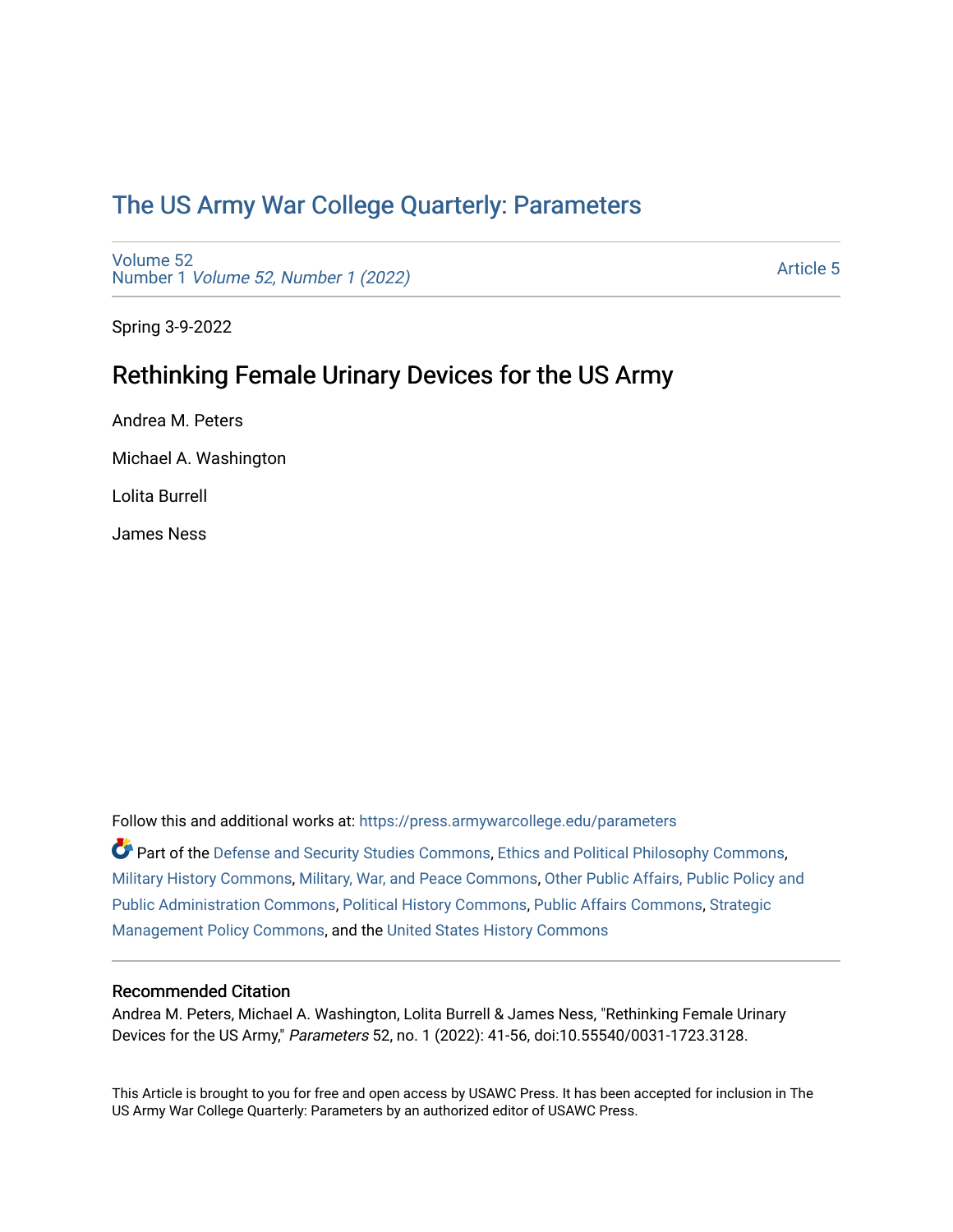## **Rethinking Female Urinary Devices for the US Army**

Andrea M. Peters, Michael A. Washington, Lolita Burrell, and James Ness

Contributing Researchers Sarah Morrow, Iris Yu, and Massimo Menguito

ABSTRACT: As women assume more combat roles in the US military and continue to operate in austere environments with varied mission sets, the Department of Defense must rethink its approach to equipment and uniform development to accommodate female anatomical differences. This article analyzes the results of a study conducted during the Sandhurst Military Skills Competition at the United States Military Academy to determine the effectiveness of commercial off-the-shelf products the Army has adopted to aid female urination—products used by competition participants that may not be the best or healthiest options for women.

**Keywords: urology, female urinary diversion device, women, inclusion, combat**

n 1943, the Women's Army Corps passed into law and allowed women to enlist or commission in the Army with all the rank, privileges, rights, and benefits of their male counterparts. Although legislation is a good start, the enlist or commission in the Army with all the rank, privileges, rights, and benefits of their male counterparts. Although legislation is a good start, the soldier archetype cannot be legislated. It is forged through the practices and traditions of the organization. While the Army has taken steps to transform the soldier archetype to include women, much room for improvement exists.

Army women, like men, must operate in uniforms, protective outer garments with weapons, hydration gear, and communication devices among predominately male peers and leaders. While uniform accommodations have been made for men concerning the location of the button fly on all trousers and the design of undergarments, current uniforms impede urination for women. As a result, women limit fluid intake to avoid the embarrassment of the common female stance (the squat position), and adjust their tolerance level of privacy and discretion.1 Experts have observed in austere environments with

<sup>1.</sup> Anne L. Naclerio et al., "The Concerns of Women Serving in the Afghanistan Theater of Operations," Military Medicine, White Paper (2011), [https://www.globalsecurity.org/military/library/report/2011/womens](https://www.globalsecurity.org/military/library/report/2011/womens-concerns) [-concerns](https://www.globalsecurity.org/military/library/report/2011/womens-concerns)-afghanistan.pdf; and Nancy Steele and Linda H. Yoder, "Military Women's Urinary Patterns, Practices, and Complications in Deployment Settings," *Urologic Nursing* 33, no. 2 (March–April 2013), [https://doi.org/10.7257/1053-816X.2013.33.2.61.](https://doi.org/10.7257/1053-816X.2013.33.2.61)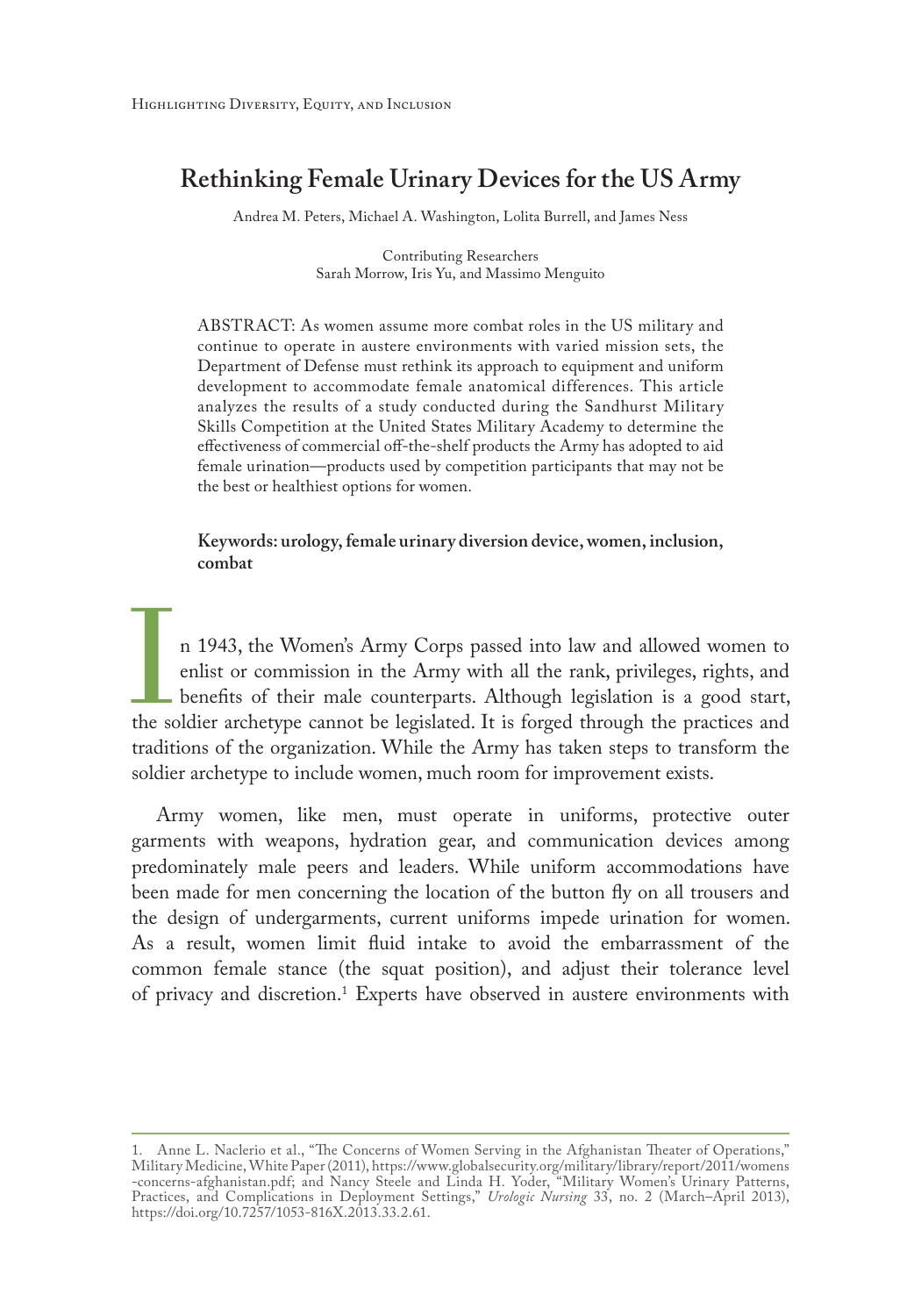limited facilities and close proximity to others, the common female stance is humilitating, dangerous, and hard to accomplish.<sup>2</sup>

Although limiting fluid intake allows Army women to restrict the need to urinate in the field, they face potential health consequences such as the risk of urinary tract infections, incontinence, vaginitis, and other infections of the urethra and possibly the kidneys.3 The Program Executive Office Soldier and the Natick Soldier Systems Center recognized these health threats and provided a commercial off-the-shelf solution: female urinary diversion devices (FUDDs), which became available in the Government Services Administration inventory around 2015 or 2016 as women were being filtered into combat arms positions once coded for men. This exciting development started with cultural support teams who augmented special operations units to fill the critical limiting gap of leveraging Afghan women in the fight against Islamic extremism in Afghanistan.4 Research also points to sustaining the inclusion of women in combat arms as more evidence reveals the "band of brothers" contrived exclusions have no merit.<sup>5</sup> Still, relatively few resources and little attention have been paid to the issue of female urination or the equipment hastily accepted to deal with the long-standing problem.

The Freshette and Shewee urinary devices offered solutions to the problems experienced by females in the field. They were added in response to good customer reviews from the outdoor adventurist community and had not been systematically tested for ground troops in military field training or deployed conditions to validate their effectiveness or level of acceptance.6 The Freshette was previously studied by military personnel as a solution for aviators and a way to reduce the damaging effects of limiting fluid intake and delaying fluid voiding.<sup>7</sup>

<sup>2.</sup> Nancy M. Steele, "A Female Urinary Diversion Device for Military Women in the Deployed Environment" (Bethesda, MD: Uniformed Services University, 2016).

<sup>3.</sup> Elodi J. Dielubanza and Anthony J. Schaeffer, "Urinary Tract Infections in Women," *Medical Clinics of North America* 95, no. 1 (January 2011), <https://doi.org/10.1016/j.mcna.2010.08.023>; Armed Forces Health Surveillance Center (AFHSC), "Urinary Tract Infections during Deployment, Active Component, U.S. Armed Forces, 2008–2013," *Medical Surveillance Monthly Report* 21, no. 3 (March 2014); Carla Hawley-Bowland, *"Lady J" and "Freshette Complete System": A Field Trial for the Active Duty Woman* (El Paso, TX: William Beaumont Army Medical Center, 1995); and "Urinary Tract Diseases and Conditions Stress Urinary Incontinence: Study Findings from David L. Howard et al. Provide New Insights into Stress Urinary Incontinence (Complications of Sling Surgery for Stress Urinary Incontinence among Female Military Beneficiaries)," (Atlanta, 2018).

<sup>4.</sup> Ellen Haring, review of *Ashley's War: The Untold Story of a Team of Women Soldiers on the Special Ops Battlefield*, by Gayle Tzemach Lemmon, *Parameters* 45, no. 2 (Summer 2015).

<sup>5.</sup> Lena P. Kvarving, review of "Beyond the Band of Brothers: The US Military and the Myth That Women Can't Fight," by Megan Mackenzie, *Internasjonal Politikk* 74, no. 2 (2016).

<sup>6.</sup> Lijing Wang et al., "Anthropometric Measurements of the Female Perineum for Design of the Opening Shape of Urination Device," *International Journal of Industrial Ergonomics* 46 (March 2015): 29–35, https://doi .org/10.1016/j.ergon.2015.01.004; and Hawley-Bowland, *"Lady J" and "Freshette"*; and Department of Defense (DoD), "Defense Department Advisory Committee on Women in the Service (DACOWITS) 2009 Meeting Minutes," website,<https://dacowits.defense.gov/Reports-Meetings/2009-Minutes/>.

<sup>7.</sup> Steele and Yoder, "Military Women's Urinary Patterns"; Hawley-Bowland, *"Lady J" and "Freshette"*; and Victoria Tepe et al., "Women in Combat: Summary of Findings and a Way Ahead," Supplement, *Military Medicine* 181, no. S1 (January 2016): S109–18, [https://doi.org/10.7205/MILMED-D-15-00409.](https://doi.org/10.7205/MILMED-D-15-00409)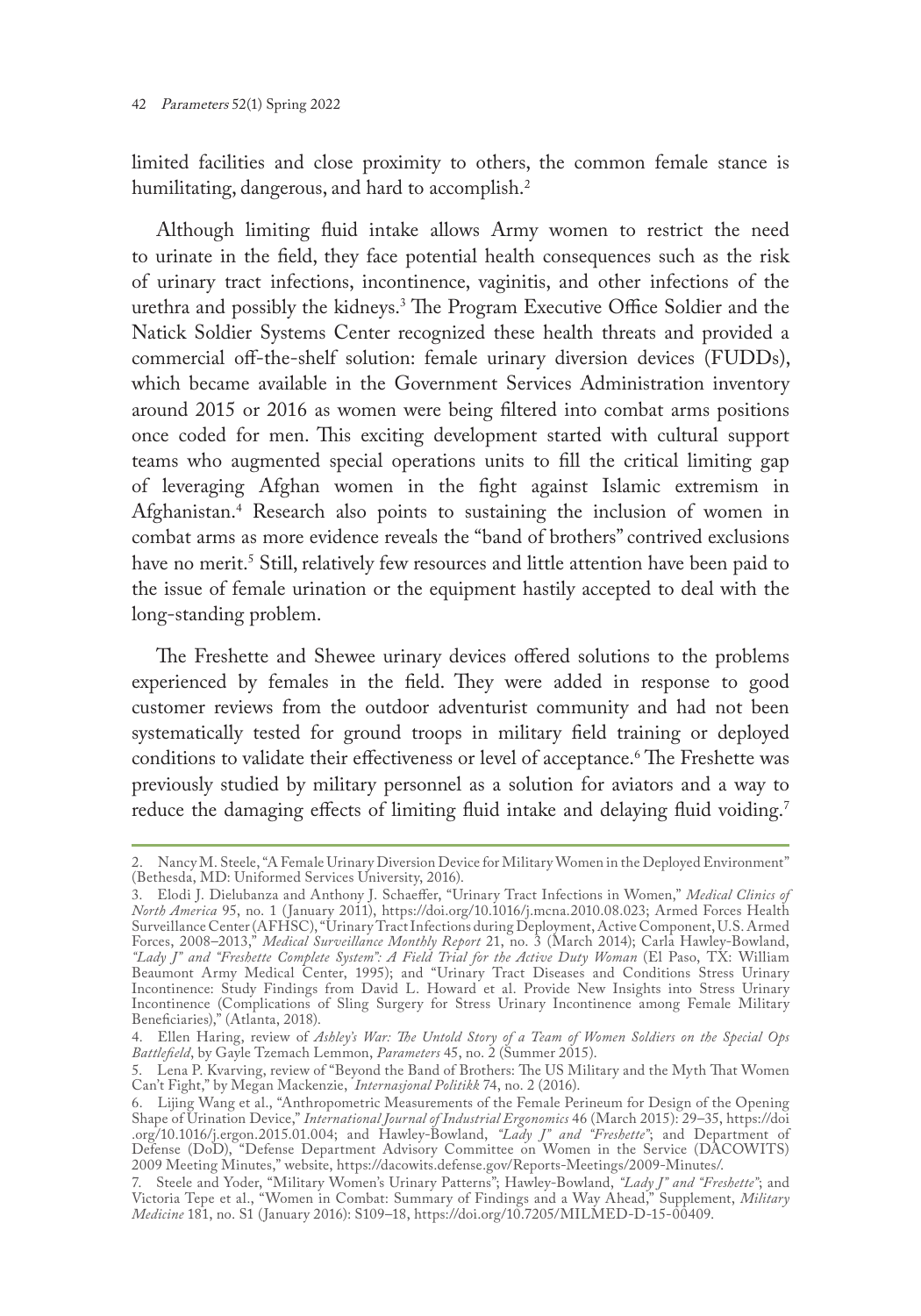A 2012–16 survey that analyzed the Freshette with a sample size of 94 deployed military women during Operation Enduring Freedom resulted in the recommendation of implementing this FUDD for use in austere environments.<sup>8</sup> While the study provided much-needed data on one model, further research and discussion were needed to understand the importance of these devices when integrating women into all dimensions of Army life.

Based on the sustainment of women in combat arms positions, our research team evaluated these commercial off-the-shelf products for their ability to facilitate easy and comfortable female urination and sustain combat effectiveness. As a doctoral candidate at the University of Miami, Lieutenant Colonel Andrea Peters conducted a series of studies on female urination in austere environments with an eye toward transforming policy into practice. Her research affirmed prior work that identified this topic as a key concern for women in both combat and support services.

Her findings revealed urinary aids influenced the reduction of urological infections, however, female soldiers and Army leaders lacked awareness and education on the benefits of these devices.9 These results propelled the study team to understand why there is a lack of education and employment and how the team could apply human systems integration to improve urogynecological health and mental well-being, thus making women more effective teammates. The goals of the Sandhurst study were to build on previous studies, take them a step further by outlining empirical evidence to influence and develop device-use policies, provide a standard for future product analysis, and to serve as a model for the design and development of products that will better meet the needs of female servicemembers in a variety of operational environments.

## **Policy Background**

Women have officially served in the US Army with equal benefits and protections since July 1943 under the Women's Army Corps and have trained and aided in all types of Army units in limited capacities from the Medical Service Corps to special operations.10 These limited military occupational specialties excluded women from combat arms roles and branches like infantry, armor, and field artillery. While the early 1990s saw the expansion of women's roles in the military, including serving on combatant ships and piloting combat aircraft, the Military Leadership Diversity Commission observed women were still marginalized due in part to long-held assumptions

<sup>8.</sup> Steele, "Female Urinary Diversion Device"; Steele and Yoder, "Military Women's Urinary Patterns."

<sup>9.</sup> Andrea Peters, "Female Urination in Austere Environments: A Mixed Methods Analysis" (PhD diss., University of Miami, 2020), 53–57 and 106.

<sup>10.</sup> "History," Women in the Army, accessed May 16, 2020,<https://www.army.mil/women/history/>.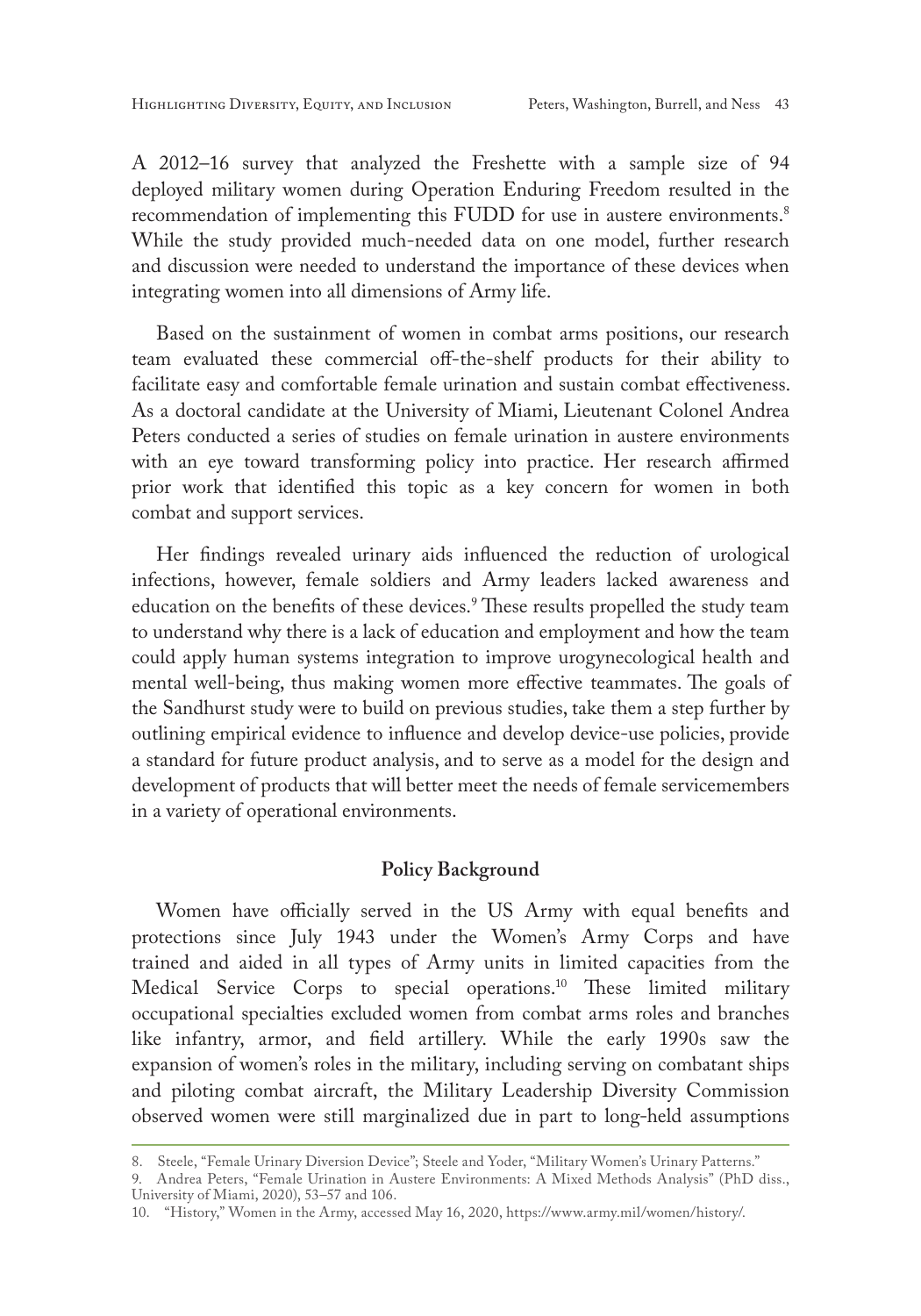that women would negatively affect unit cohesion and were more prone to physical and mental limitations in combat.11 In March 2009, the Defense Advisory Committee on Women in the Services discussed the policy limiting the roles of women in combat arms, the individual experiences of the soldiers, and the implications of changing these roles. Attendees, both officer and enlisted, argued women were already serving in combat and the role limitations only caused divisions within units that are supposed to thrive on cohesion.<sup>12</sup>

In the process of reviewing legislation, policy, and perceptions of the operational environment, the Military Leadership Diversity Commission discovered the lack of both empirical data correlating female fitness requirements and battlefield performance and supporting research on the increase of female mental-health issues when compared to male servicemembers.13 When Sergeant Leigh Ann Hester stood her ground in a firefight in Iraq (she later earned the Silver Star for her achievement) and the female engagement teams and combat support teams made impactful gains in Afghanistan, the military and the US government were reminded of the combat potential of women.14 The women's actions and accomplishments served as the impetus for the Army to examine how it might provide opportunities for women to serve in combat roles.

In 2013, the Department of Defense opened all Army branches to women, and in December 2015, another historic decision opened all combat roles previously coded male to women.15 In 2016, Acting Secretary of the Army Patrick J. Murphy demonstrated the new policy also represented a shift in the attitude of military leadership. He stated, to the Army and the world, that women are capable of performing every job in the Army to the highest standards. He also recognized the critical role leaders hold in integration.16

The Army's change in policy and attitude necessitated updates to infrastructure, regulations, education, and practices to integrate women fully into the Army. Although conceptually realized, the updates and implementations were—and are—slow due to a lack of attention, budget limitations, and time

<sup>11.</sup> Military Leadership Diversity Commission (MLDC), *Women in Combat: Legislation and Policy, Perceptions, and the Current Operational Environment*, Issue Paper no. 56 (Washington, DC: MLDC, 2010), <https://www.hsdl.org/?view&did=716213>.

<sup>12.</sup> DoD, "DACOWITS 2009 Meeting Minutes."

<sup>13.</sup> MLDC, *Women in Combat*.

<sup>14.</sup> Sean Mclain Brown, "7 Bad-ass Women Who Made Military History," [Military.com,](http://Military.com) https://www [.military.com/history/7-bad-ass-women-who-made-military-history.html](http://military.com/history/7-bad-ass-women-who-made-military-history.html).

<sup>15.</sup> "History," Women in the Army; and C. Todd Lopez, "Army Describes Plans for Integrating Women into Combat," US Army, June 19, 2013, [https://www.army.mil/article/105814/army\\_describes\\_plans\\_for](https://www.army.mil/article/105814/army_describes_plans_for) \_integrating\_women\_into\_combat.

<sup>16.</sup> J. D. Leipold, "Army Reveals Plan to Fully Integrate Women into All MOSs, Combat Units," US Army (website), March 22, 2016, [https://www.army.mil/article/161770/army\\_reveals\\_plan\\_to\\_fully\\_integrate](https://www.army.mil/article/161770/army_reveals_plan_to_fully_integrate_women_into) [\\_women\\_into\\_](https://www.army.mil/article/161770/army_reveals_plan_to_fully_integrate_women_into)all\_moss\_combat\_units.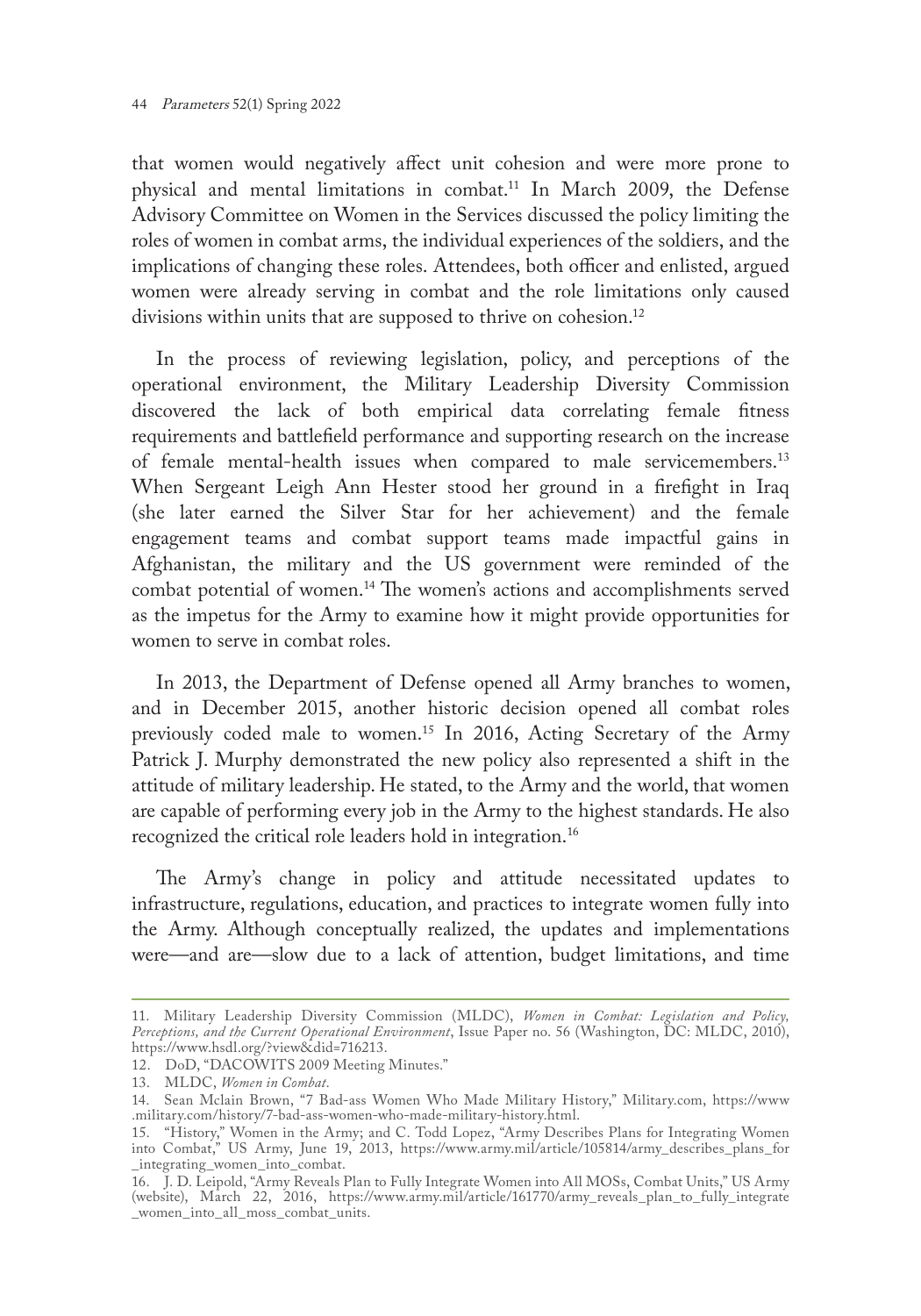constraints. Women, however, still face the problem of how to urinate in the field safely and effectively. While the inclusion of women in combat has renewed conversations on the subject, women across multiple force sustainment branches (formerly combat service support branches) have dealt with the lack of equipment for their most basic needs. These concerns arose as early as 1775 when women served unofficially as cooks and nurses in the Revolutionary War.17 Health-care officials serving during Operation Enduring Freedom testified to the lack of urinary accommodations for women on foot marches and convoy missions—and even in unit base designs.18

A safe and practical method of urination has been a primary concern of female servicemembers for decades. While the Army has shifted its attitude toward women in combat, it has failed to address the fundamental role female urinary safety plays in fully integrating women into the ranks. Thus, the following sections evaluate the FUDDs the Army has already approved to assess their effectiveness.

## **Materials and Methods**

The study team leveraged the United States Military Academy autumn squad lane competition, referred to as Sandhurst, to address the lack of systematically focused field tests regarding female urination tools and practices. The annual competition consists of 36 teams, with approximately one female cadet on each team. The teams face challenges that closely mimic real combat scenarios.

Female participants were informed of the study and participated in an information session where they could ask questions and handle the devices. The women returned for a second session where they could ask more questions, pick up devices (Freshette and Shewee), and select operational camouflage trousers of their choice—either the unisex trouser traditionally issued to men and women or the alternate more formfitting trouser with elastic in the waistband and a shorter button fly. Participants were also asked to consent formally to the study, though this step was not required by the institutional review board.<sup>19</sup>

A total of 16 women, ranging between 18 to 22 years old, picked up devices; 15 women returned the devices after the competition, and 14 women completed the closeout survey. Additionally, to provide more insight to Army leaders, the study team carefully analyzed pre- and post-swabs of the devices to determine the propensity of bacteria growth and the resulting implications.

<sup>17.</sup> "History," Women in the Army.

<sup>18.</sup> Steele and Yoder, "Military Women's Urinary Patterns."

<sup>19.</sup> Karen Peck, e-mail message to Lieutenant Colonel Andrea Peters, October, 10, 2019.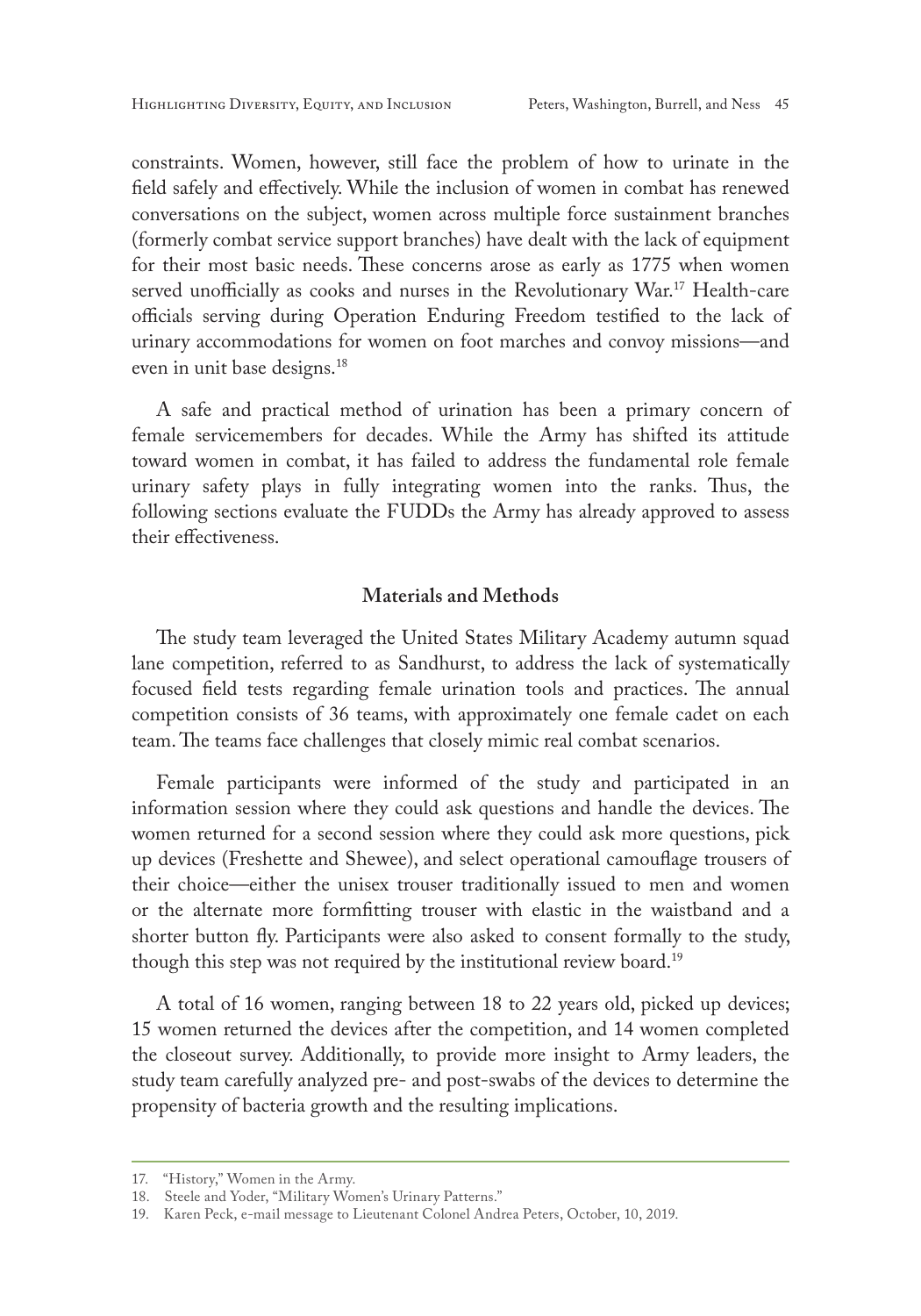## *Variables*

Prior to Sandhurst, the female cadets selected either the Freshette device or the Shewee device. The outcome variables below were measured via a survey using a Likert scale to understand the women's attitudes and opinions toward the new devices.

- Overall satisfaction **•** Durability<br>• Design **•** Size
- 
- **•** Design **•** Size
- Ease of use<br>• Ease of cleaning
- 
- **•** Carrying case
- 
- 
- 
- Ease of cleaning **•** Compatibility with unisex trouser<br>• Ease of storage Compatibility with alternate trous
	- Compatibility with alternate trouser

The scale consisted of seven response options ranging from extremely satisfied to extremely dissatisfied. The seven options allowed a midpoint of neutrality and a more straightforward approach to removing incomplete and inaccurate information due to system or respondent errors.<sup>20</sup>

### *Field Use: Sandhurst Military Skills Competition*

On October 18, 2019, study participants began the competition in tactical formations for an 18- to 24-hour grueling competition. The Sandhurst Military Skills Competition dates to 1967 when the Royal Military Academy Sandhurst exchange officer presented the United States Military Academy with a British officer's sword to use as a competition prize. Academy leadership, eager to provide the corps of cadets with a regimental-skills competition that would enhance professional development and military excellence in basic soldier skills, developed the competition with the award being the British officer's sword.<sup>21</sup> Upon inception, the goal was to train and compete to enhance teamwork and to shoot, move, and communicate effectively in combat situations.<sup>22</sup>

Each competition area tests a different aspect of small-team combat operations and creates stress to stretch the participants—just like combat missions do in a deployed environment. The lanes and events include functional fitness, the M9 pistol range, the M203 grenade-launcher range, zodiac water course, land navigation, bivouac, night tactical road march, obstacle course, leader's reaction

<sup>20.</sup> Gail M. Sullivan and Anthony R. Artino, "Analyzing and Interpreting Data from Likert-Type Scales," *Journal of Graduate Medical Education* 5, no. 4 (2013): 541–42, <https://doi.org/10.4300/JGME-5-4-18>.

<sup>21.</sup> "Sandhurst Competition," Wikipedia, the Free Encyclopedia (website), last modified December 2017, [https://en.wikipedia.org/wiki/Sandhurst\\_Competition](https://en.wikipedia.org/wiki/Sandhurst_Competition); and Chris Ophardt and Brandon O'Connor, "2021 Seven Things to Know about Sandhurst," United States Military Academy, March 26, 2021, [https://www.westpoint.](https://www.westpoint)edu/news/2021-seven-things-know-about-sandhurst.

<sup>22.</sup> "Sandhurst Competition."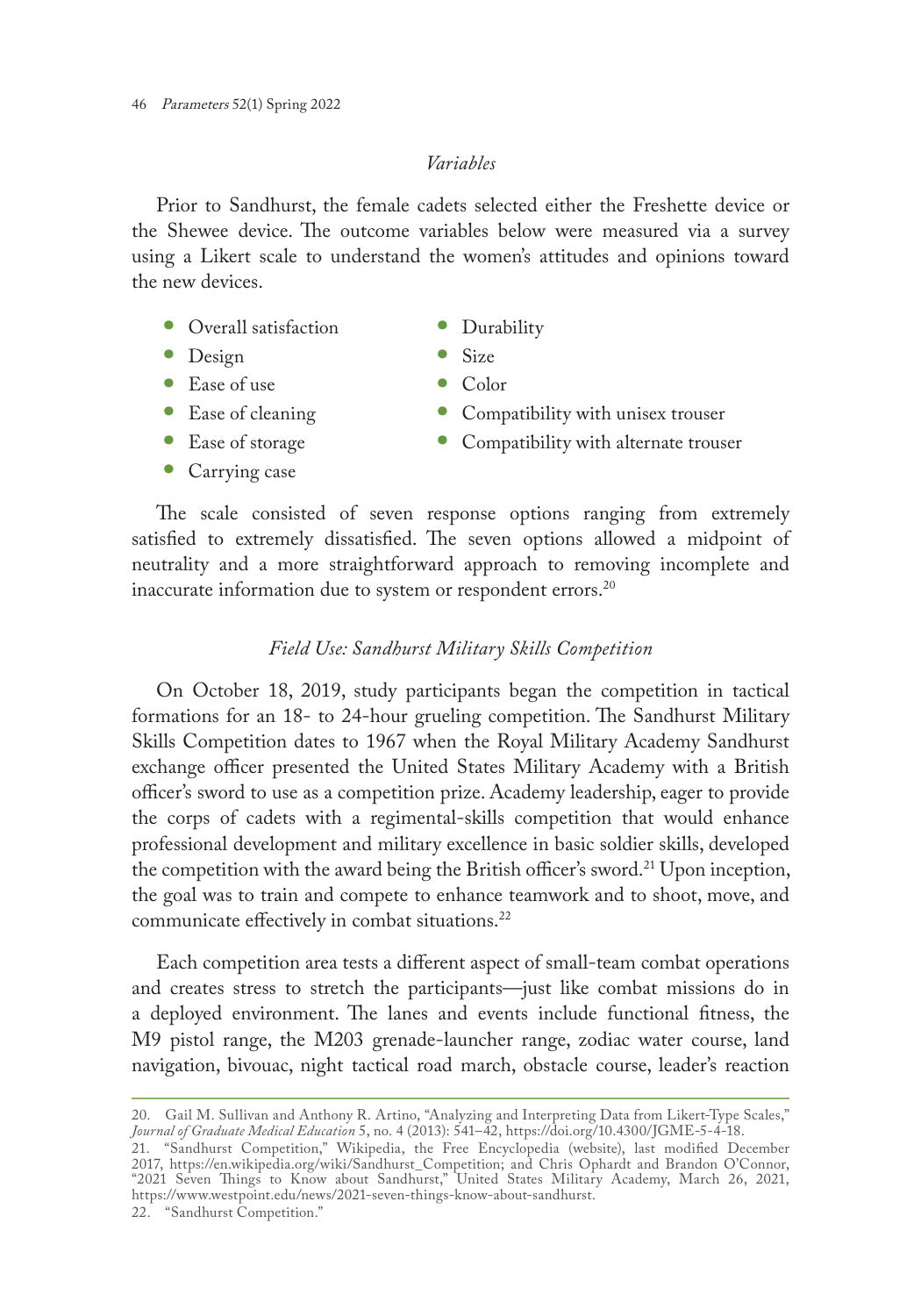course, rifle marksmanship, call for fire, combat swimming, and a burden—a small-team, critical-thinking event that also called for strength and agility.<sup>23</sup> Upon completion of the competition, 15 participants returned devices to the study team to analyze the pre- and post-bacterial activity on the devices and extension tubes using Mueller-Hinton agar plates divided into fours and cotton-tipped swabs soaked in Luria-Bertani (LB) media (most common medium to grow bacteria) to swab each device and inoculate the dishes. The dishes were incubated for 24 hours, and microscans were completed to identify bacteria, if present.

## *Survey Results*

The survey results yielded an overall positive response, ranging between extreme dissatisfaction and extreme satisfaction and revealing room for improvement of the devices. Specifically, 50 percent of the respondents were moderately satisfied with the overall device, design, and durability; however, 57.15 percent indicated they were between slightly satisfied to slightly dissatisfied in the ease of storage. A total of 76.92 percent of the respondents wanted improvements in the carrying case. The Freshette came in a plastic bag that was too small to handle effectively when urine coated the device, and the Shewee had no ventilation for the case.

Additionally, the responses revealed more negative opinions when using the devices with the operational camouflage trousers. Seven women (58 percent) were in the midrange of opinion when using the device with the unisex trouser and four women (57 percent) when using the alternate trouser. Participants expressed mostly negative opinions about the ease of cleaning, with 43.34 percent ranging between slightly satisfied to moderately dissatisfied. Their responses indicated a need or desire to wash these devices and more guidance on how to do so effectively. The Likert scale responses were confirmed through qualitative responses and analyzed through affinity clustering. Analysis revealed nine out of 14 (64 percent) women washed their devices by rinsing with sink water, flushing with canteen water, or using soapy water. The graphical representation of the female Sandhurst competitors' satisfaction levels in figure 1 (below) provides a visual representation of the opinion data.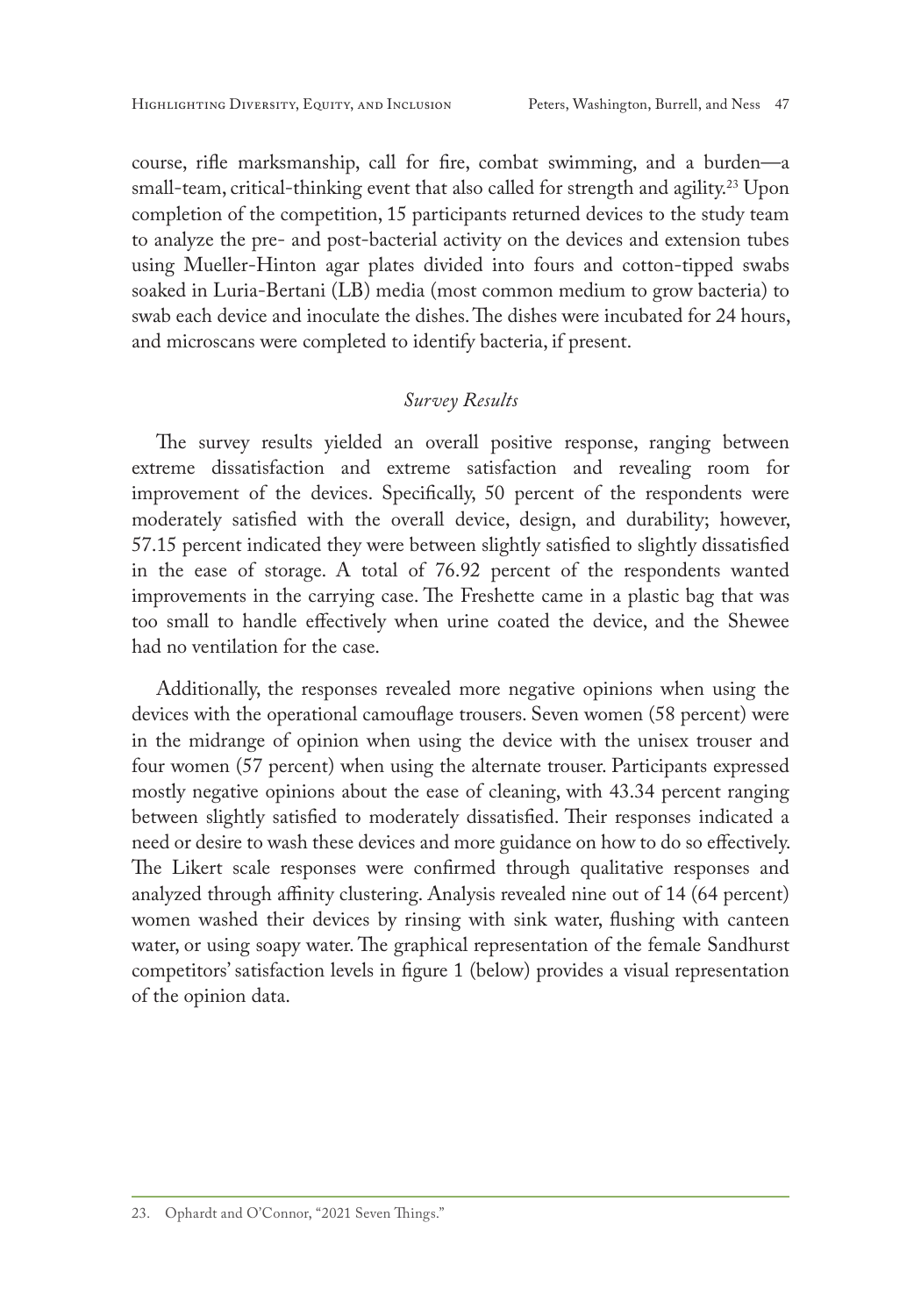

**Figure 1: Respondent Satisfaction Scale**

Figure 1 confirms the primarily positive response of having the urinary aid. It also shows the range of opinions and indicates there is room for improvement to adapt the devices specifically for military use. The affinity clustering of the survey's qualitative data revealed requirements for the resizing of the collection cup and spout angle due to the urine splash and cup compromise, developing a carrying case for ease of storage, altering trouser design due to limited anatomical access, using proper cleaning solutions, and providing education due to the current lack of availability.24

The preliminary swabbing of the Shewee tube resulted in one colony forming unit consistent with *Staphylococcus* spp., while post-swabbing of the devices revealed more interesting and concerning results.25 The post-microbial swabbing occurred for eleven Freshette devices and four Shewee devices upon completion of the competition. The resulting number of device types were based on the women choosing the device they liked best or were most comfortable using. The results revealed one Freshette device with possible *Lactobacillus* (normal female bacteria flora) species of 1000x gram stain and another device with possible grampositive *Corynebacterium* (a normal skin bacterium). The most concerning findings were discovered on one Freshette and one Shewee device. A 1000x gram stain on a blood agar plate, revealed possible *Proteus* spp. (swarming bacterial species), a common cause of urinary-tract infections.26 The microscan confirmed the

<sup>24.</sup> Peters, "Female Urination Austere Environments."

<sup>25.</sup> Peters et al., "Detection Potential Pathogenic Bacteria."

<sup>26.</sup> Peters et al., "Detection Potential Pathogenic Bacteria."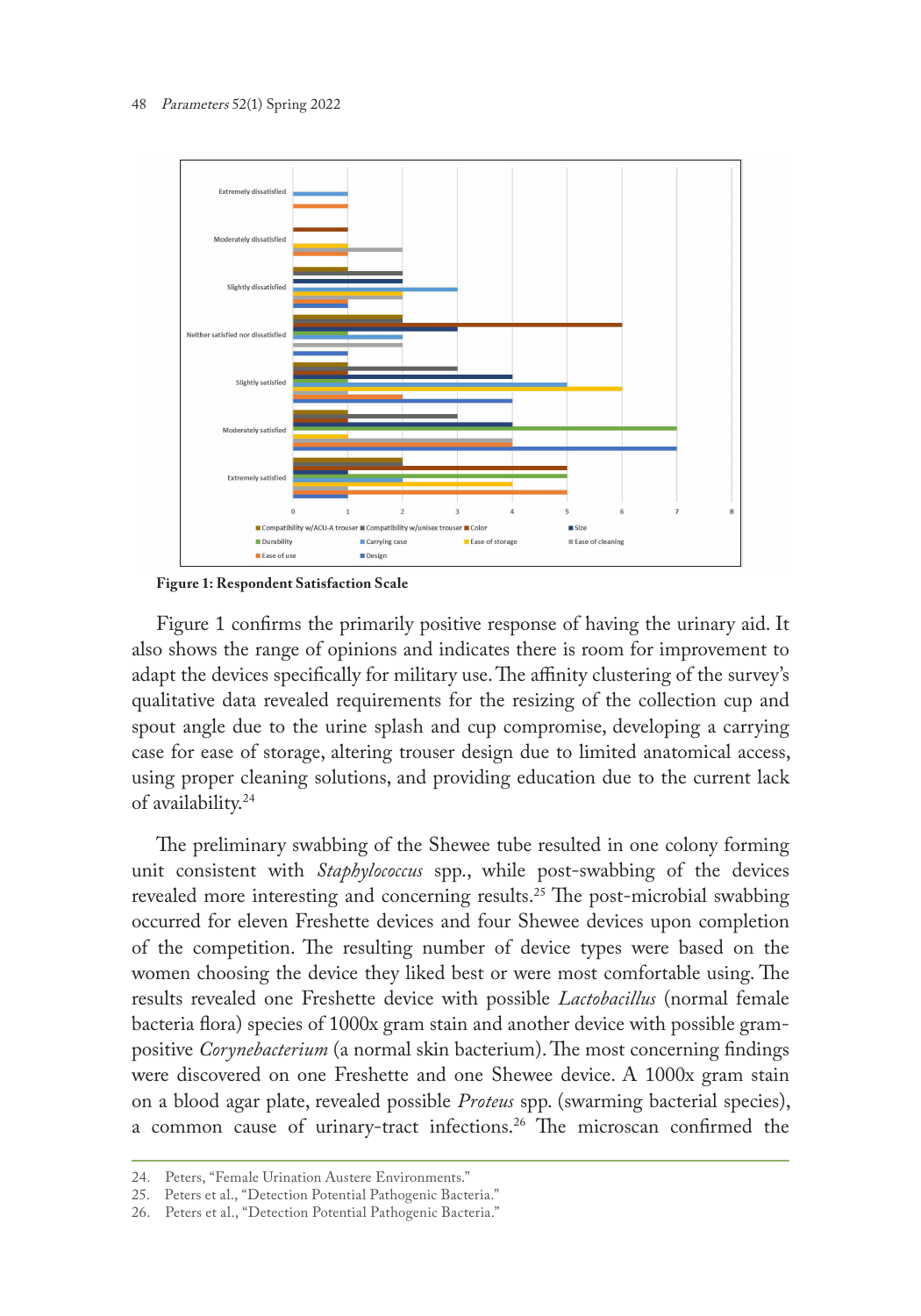presence of the swarming bacteria and further analysis revealed the bacterium also forms biofilms. The most concerning finding was the identification of *Proteus mirabilis* isolates resistant to tetracycline, piperacillin/tazobactam, and aztreonam while the other isolate was only resistant to tetracycline.

## **Implications for Integration**

Genuine integration and equity occur gradually within organizations as psychosocial change must strike a balance with existing physical support systems. Integrating women into the military is similar; however, the understanding and updating of tools, policies, and procedures to meet the needs of the female anatomy have been seriously neglected. The Freshette and Shewee devices seem to answer the long-standing concern of how to facilitate female urination in austere environments by providing a tool pioneered by and designed for outdoor adventurists.

The Army must reevaluate the efficacy of these devices for soldiers as military women are deployed operationally. Thus, the one-size-fits-all approach will not work as an enduring solution due to time constraints and varied mission sets ranging from foot marches to mounted tasks. The Sandhurst study helped provide attitudes and opinion data concerning the FUDDs and illuminated the possibility of resulting infections from device usage, thereby posing a major concern for open and free use of FUDDs without redesign or specific education on proper sanitation. In particular, the devices must be reevaluated for basin size, spout angle, carrying case accessibility, and, most importantly, for proven antimicrobial features. Currently, the limited cup volume can cause urine to splash or sit on the body causing moisture-associated skin damage and irritation.<sup>27</sup>

Additionally, both the unisex trousers and the alternative trousers complicate usage since neither account for the position of female anatomy. If the Army deems it more feasible to maintain the current General Services Administration inventory devices and trousers, leadership can consider a twofold approach that will allow quick wins and the ability to protect and enhance the female force while working toward the broader goal of a more-inclusive Army culture. The approach must address policy and procedural changes from the larger Army perspective and most important, this cultural shift will happen because lower-level Army leaders buy into the concept and its execution.

<sup>27.</sup> Mikel Gray, "Incontinence-Related Skin Damage: Essential Knowledge," *Wound Management & Prevention* 53, no. 12 (December 2007).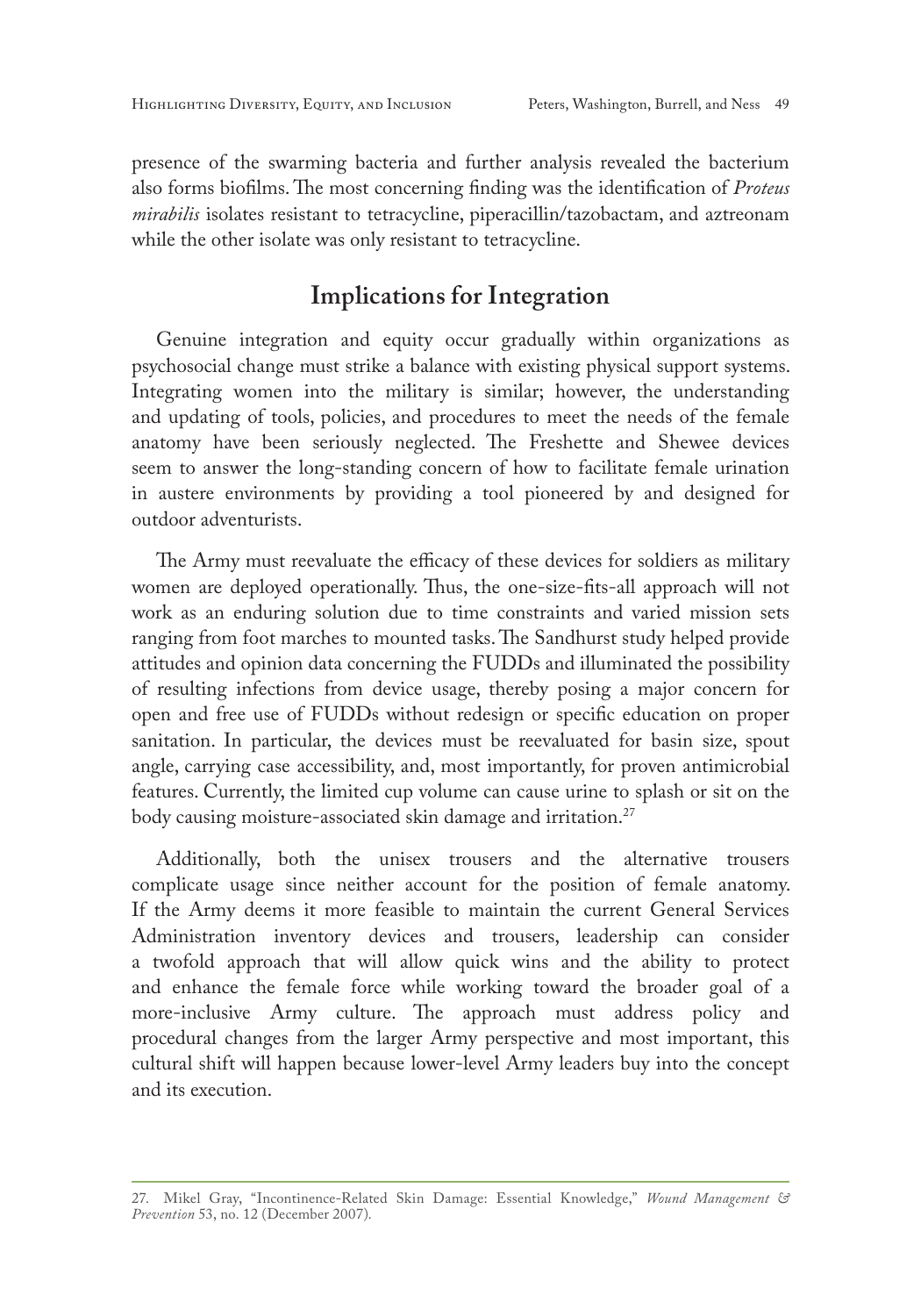## **Recommendations for the Army**

The following recommendations for the Army will help update policy and procedures to aid in female inclusivity and safety as a forethought not an afterthought.

- **•** Provide all female soldiers with a urinary diversion device.
- **•** Update the *Common Table of Allowance* 50-900, *Clothing and Individual Equipment,* and the *Organizational and Clothing Individual Equipment* lists to reflect the issuance of the urinary devices that can be replaced every two years based on need.
- **•** Update packing lists to include these devices as an inspectable item.
- **•** Provide natural cleaning wipes and spray with every issued urinary device and allow the reissue of these expendable items throughout the year.
- **•** Teach women in basic training about the devices and proper vaginal and urinary-tract care in garrison and in less-than-ideal environments.
- **•** Update current *Field Hygiene and Sanitation*, Training Circular 4.02-3, to educate the force, both males and females, on urinary-tract infections, their development, their possible impact, their treatment, and their prevention.<sup>28</sup>
- **•** Normalize the use of urinary aids for women and for all military members in cold-weather climates to afford a more expedient and safer means to urinate in dangerous temperatures. The aid may even be a useful tool for both sexes for nuclear, biological, and chemical situations, but research must be done to validate this assumption.

The above recommendations meet the Army where it currently stands and will help the service prepare for the 15 percent female force that continues to populate previously male-coded positions. The Army's return to combined-arms maneuver and wide-area security, combined with the increased number of women within combat positions, requires a strategic approach to providing the appropriate tools and equipment for women in these environments. Furthermore, the recommended steps highlight the fact that bacteria inhabit all regions of the world, and bacteria are a perennial threat for military forces during training and deployments regardless of sex.<sup>29</sup> The reexamination of female needs and desires

<sup>28.</sup> Headquarters, Department of the Army (HQDA), *Field Hygiene and Sanitation*, Training Circular 4-02.3 (Washington, DC: HQDA, 2015).

<sup>29.</sup> Peters et al., "Detection Potential Pathogenic Bacteria."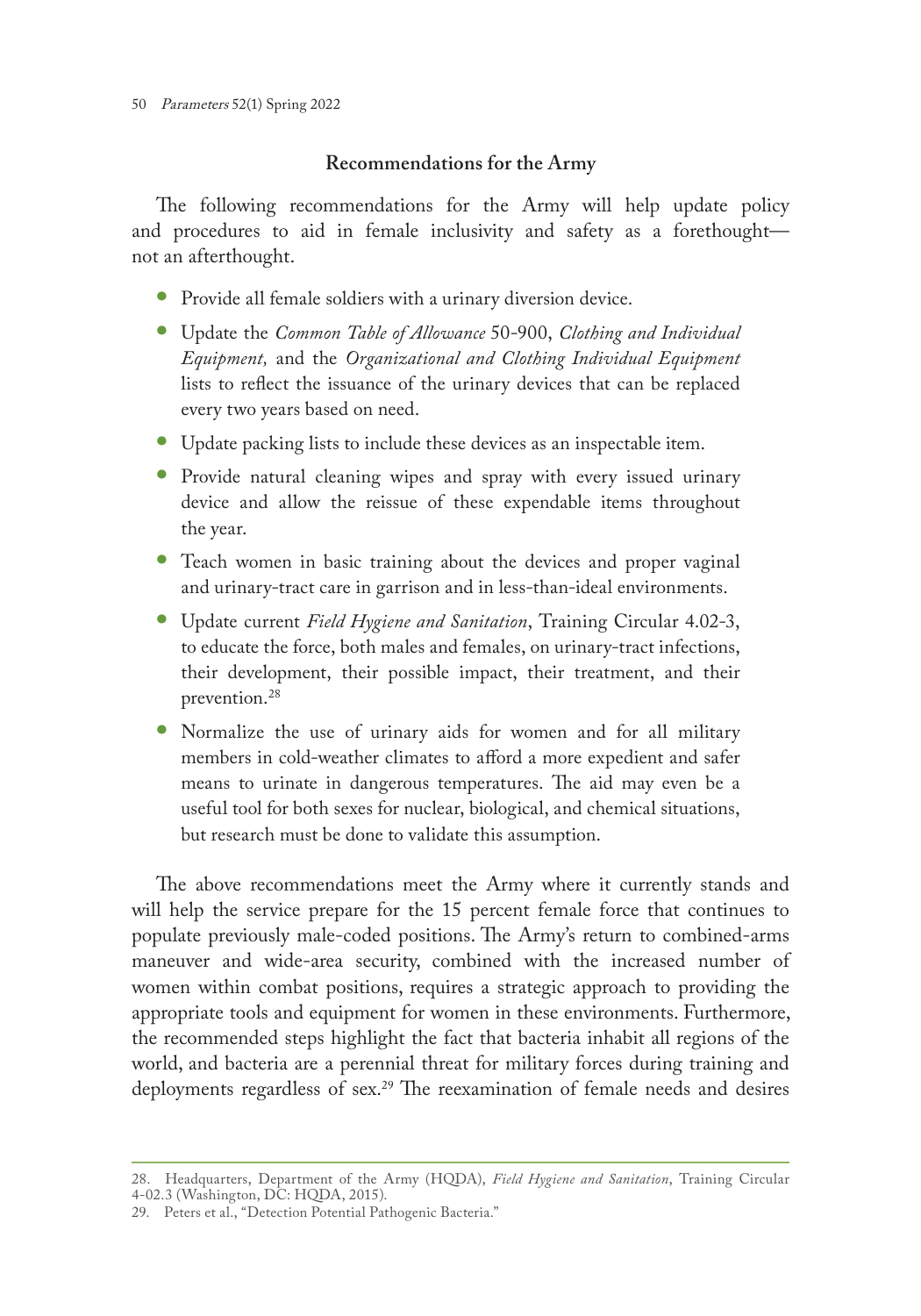will ultimately provide force multiplication and reduce the unnecessary cognitive and physical load on women, their teams, and their leaders.

Alhough the above top-level recommendations are for the Army, command teams can also influence education and change in the psychosocial approach to female urination tools and procedures. As previously stated, cultural changes cannot be legislated; instead, they must be adopted and implemented within organizations. For a fully inclusive Army culture to take root, Army leaders must embody a broader perspective and command style. This shift in perspective will also alter behaviors and influence positivity to the lowest ranks as more cohesive and supportive teams are crafted and nurtured.

## *Army Leader Recommendations*

The points below are a continuation of recommendations specific to Army leaders to help them influence cultural and cognitive shifts in perspective. The assumption is the uniform and current equipment resources remain constant. Leaders can begin the shift by ensuring unit surgeons, medics, and lower-level leaders of both sexes are educated on the use and care of devices. Because of the nonautomatic nature of acquiring FUDDs, leaders will need to purchase these devices from the General Services Administration inventory to ensure female servicemembers have adequate tools to lessen the safety concerns of urination in austere environments and ease inconvenience.

Once Army leaders are trained and devices are received, units must:

- **•** Provide in-depth use and cleaning instructions for females within the formation
- **•** Educate leaders on the proper integration within the formation to lessen the negative stigma some women have experienced concerning the use of an assistance device.
- **•** Educate users on the varied uses within hardstand latrines, mobile latrines, and open-field conditions.
- **•** Educate or reinforce the user's knowledge on vaginal health and the proper care of the device.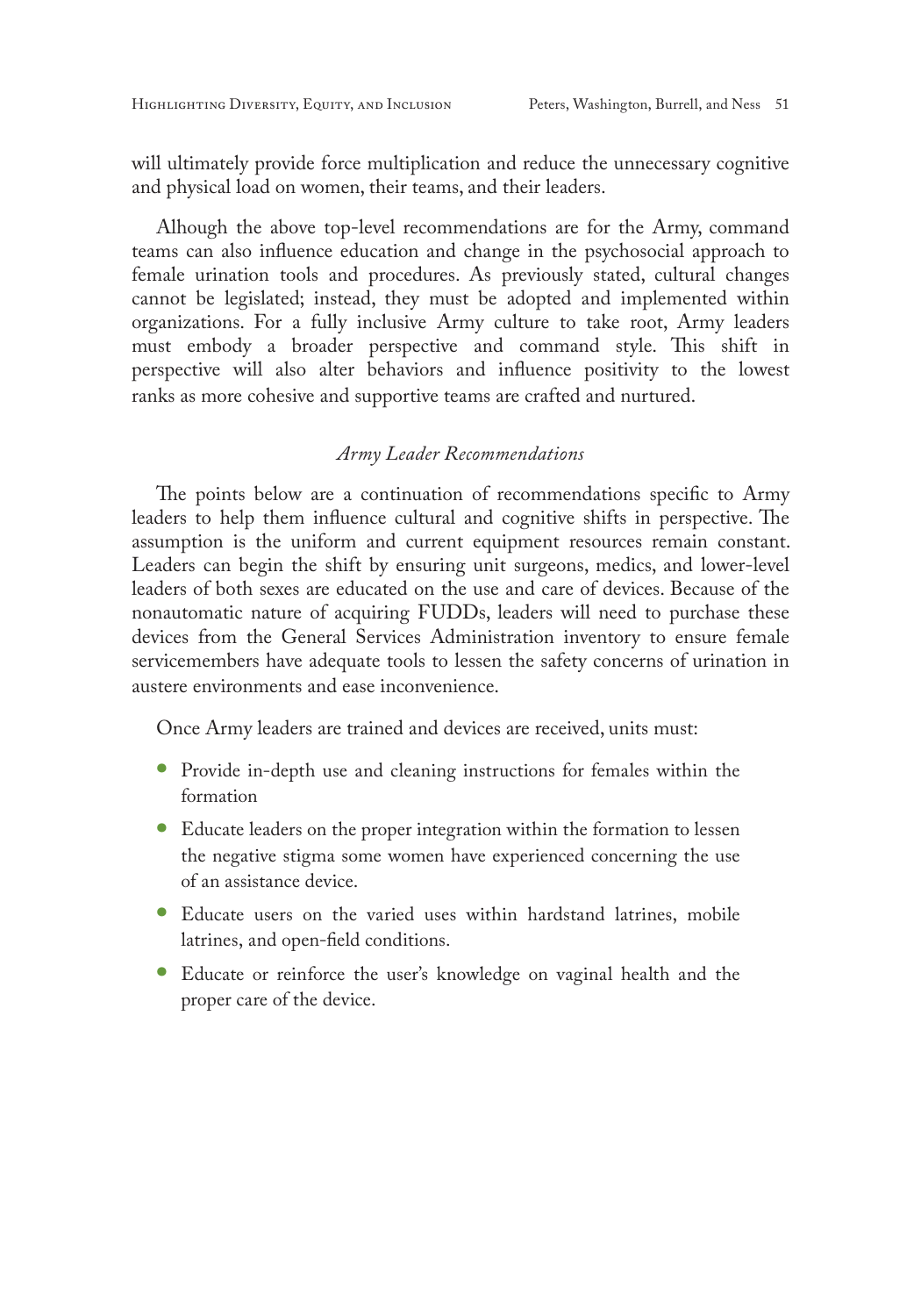#### 52 Parameters 52(1) Spring 2022

**•** Account for all team members when a tactical stop is integrated into movement plans and plan for female urination which includes personal and device sanitation. These stops will take longer for females with or without urination aids. Leader time hacks should account for the frequency and the length of time needed for the entire team whether in training or executing a real-world mission.

## **Conclusion and the Study's Broader Significance**

The full breadth of the study team's research, not just Sandhurst, revealed alarming issues concerning women, urinating, urination devices, and the attitudes of male counterparts. Although the specific examples below deal with urination situations, the occurrences paint a bigger picture of the state of the Army's prevailing male dominance mindset.

A participant during the preliminary research studies revealed how she was forced to urinate between two vehicles in the middle of a busy road in Iraq, responding jokingly that half of Iraq had seen her bare backside. Though amusing, what impact could this situation have had culturally on how Iraqis view Americans and furthermore, women? There were accounts of a woman taking tactical pauses with her unit and the unit leaving her behind, not realizing she was still urinating due to being out of sight from teammates.<sup>30</sup> In a real-world mission, this woman could have found herself left behind and cut off from her team in potentially dangerous territory. In casual conversations, some cadets have mentioned comments made by male counterparts of "you want to pee like a man," or "what is that" as the woman is urinating that precede excuses like "it was just a joke and you're being emotional."<sup>31</sup> Additionally, when women were asked how they feel about urinating in close proximity to men, most replied they were uneasy and embarrassed but have "sucked it up and drove on."32

The latter mindset is why women have been successful in the military and specifically the Army. Their desire to succeed and their resilience in operating within a noninclusive culture propels them forward. While females continue to seek success by any means available, the Army has been slow to provide structurally safe opportunities as revealed by the comments provided above and others revealed in previous studies.

If the military is serious about executing the *Army People Strategy*, leadership must recognize the achievement of strategic goals such as readiness,

<sup>30.</sup> Peters, "Female Urination Austere Environments."

<sup>31.</sup> Jacob E. Ziadeh, capstone meeting with Lieutenant Colonel Andrea Peters, January 2021.

<sup>32.</sup> Peters, "Female Urination Austere Environments."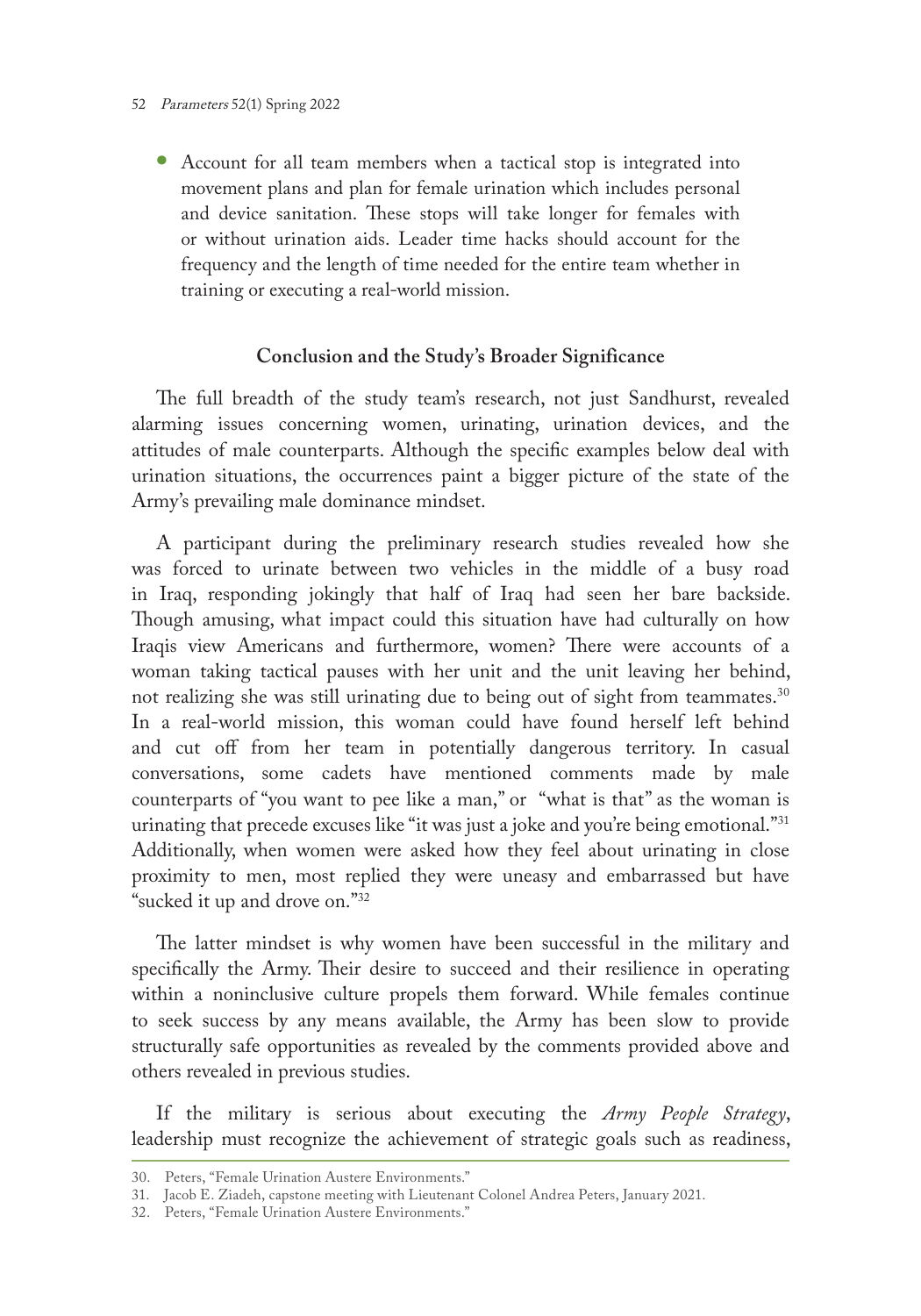diversity, professionalism, and full integration will require the Army to acknowledge the key role women play whether that acceptance includes providing more command opportunities or better accommodation of urination needs.<sup>33</sup> By exploring an often-ignored subject, the study team revealed the lack of full-system integration concerning clothing, equipment, tools, and most importantly, people. The study engaged qualitatively and quantitatively, showing the lack of resources crafted for women, including Army attempts to fit commercial-off-the-shelf devices to female soldiers, which violates proper user-focused design thinking. The study also exposes the psychological gaps in understanding and execution as related to women fitting into an organizational system designed for men that has not been redesigned for the needs of women. Redesigning does not equate to lowering standards or weakening the approach. Instead, redesign will enhance a unit's combat effectiveness.

Future research can help support enhanced readiness by examining the impact of field environments on the female system. Building on the work outlined in this article, future researchers should consider examining the effects of dehydration on the female system, delayed and/or restricted voiding and the effects on the female body, how to improve uniform design for urination and defecation in the field, FUDD sanitation, menstruation in austere environments while using the FUDD or another aid, and other health areas that could enhance or potentially hinder female performance during operations. Additionally, small-team dynamics or interoperability should be studied to provide data points of successes and areas for improvement psychosocially concerning the addition of female members in previously all-male units. Further evaluation will create a better understanding of the natural areas of integration and the more challenging areas that may need additional support in shifting the perspectives and attitudes of both men and women to foster a climate of trust, understanding, and dependability.

Although the Freshette and Shewee devices give Army women an alternative option to the common female stance they should not be considered an end to the conversation about female urination in the military. As this study shows, both devices may be susceptible to swarming bacterium that also causes biofilms and is resistant to some urinary-tract infection antibiotic medications due to its gram-negative composition. These findings and recommendations are the start to more in-depth research and how leadership can provide Army women with a better, more reliable solution that will not inhibit their combat effectiveness. The translation of this research into actionable strategies for effective cleaning, user instructions, device and uniform alterations, and Army personnel education

<sup>33.</sup> "Army People Strategy," US Army, accessed January 26, 2022,<https://people.army.mil/>.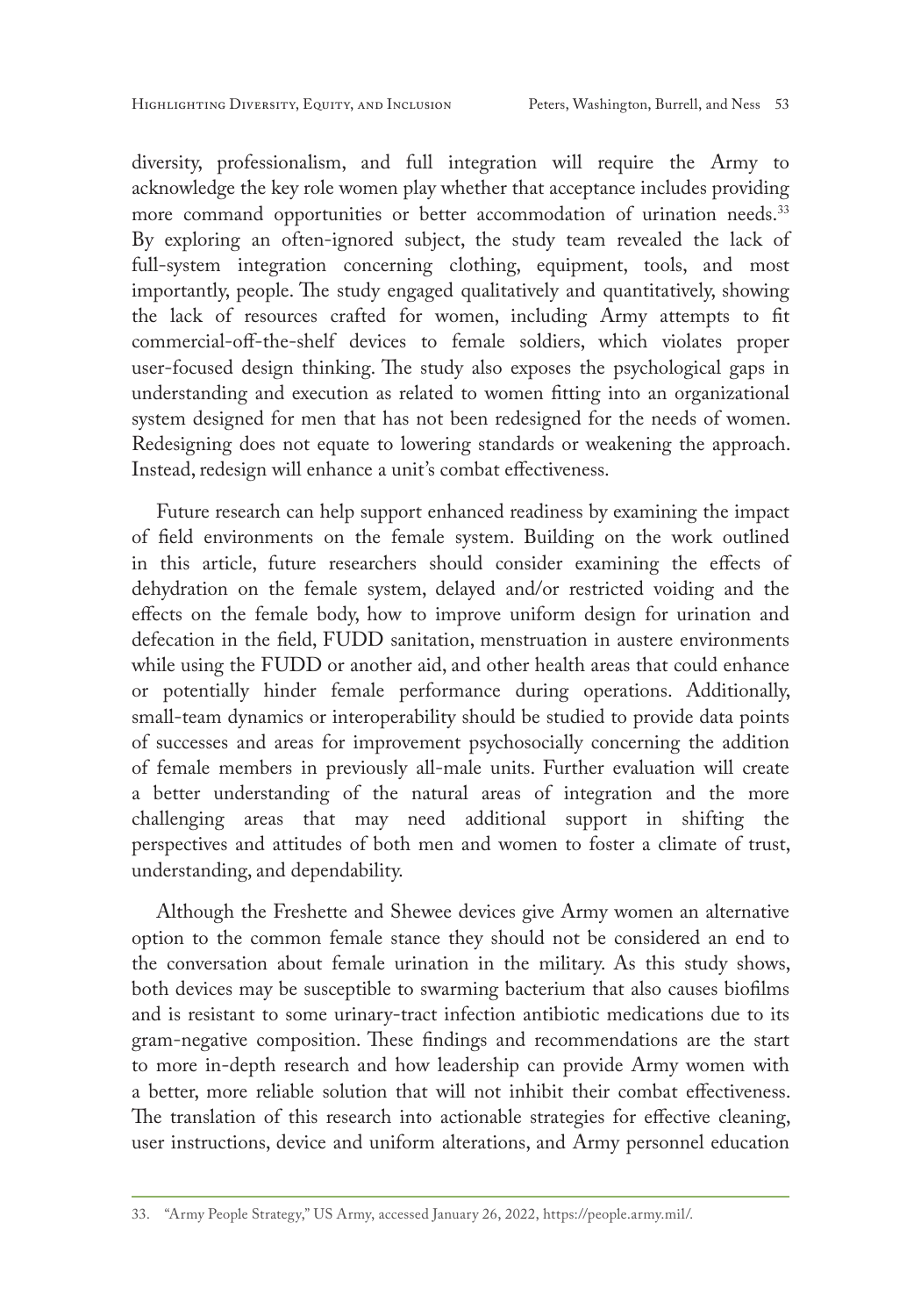is an example of how the military should approach new tools, equipment, and clothing with an eye to the full integration of female soldiers.

### Andrea M. Peters

Lieutenant Colonel Andrea M. Peters, US Army, serves in the United States Military Academy Department of Behavioral Sciences and Leadership. She holds a bachelor of science degree in mechanical engineering FOS aerospace engineering from the United States Military Academy, a master of science degree in business administration from the University of Phoenix, a master of science degree in civil engineering from Missouri University of Science & Technology, and a PhD in industrial engineering FOS human factors engineering from University of Miami.

#### Michael A. Washington

Lieutenant Colonel Michael A. Washington, US Army, serves in the United States Military Academy Department of Chemistry and Life Science. He holds bachelor of science and master of science degrees in biological sciences from California State University, East Bay and a PhD in emerging infectious disease from the Uniformed Services University of the Health Sciences.

#### Lolita Burrell

Lieutenant Colonel Lolita Burrell, US Army, serves in the United States Military Academy Department of Behavioral Sciences and Leadership. She holds a bachelor of science degree in psychology from Delaware State University and a PhD in medical psychology from the Uniformed Services University of the Health Sciences.

#### James Ness

Colonel James Ness, US Army, serves in the United States Military Academy Department of Behavioral Sciences and Leadership. He holds a bachelor of science degree in experimental psychology from the Florida Institute of Technology and a master of science degree and PhD in developmental psychology from Virginia Polytechnic Institute.

#### Contributing Researchers

#### Sarah Morrow

Second Lieutenant Sarah Morrow, US Army, was an engineering psychology major in the United States Military Academy Department of Behavioral Sciences and Leadership and a member of the class of 2020.

#### Iris Yu

Second Lieutenant Iris Yu, US Army, was an engineering psychology major in the United States Military Academy Department of Behavioral Sciences and Leadership and a member of the class of 2020.

#### Massimo Menguito

Cadet Massimo Menguito is a chemistry major in the United States Military Academy Department of Chemistry and is a member of the class of 2022.